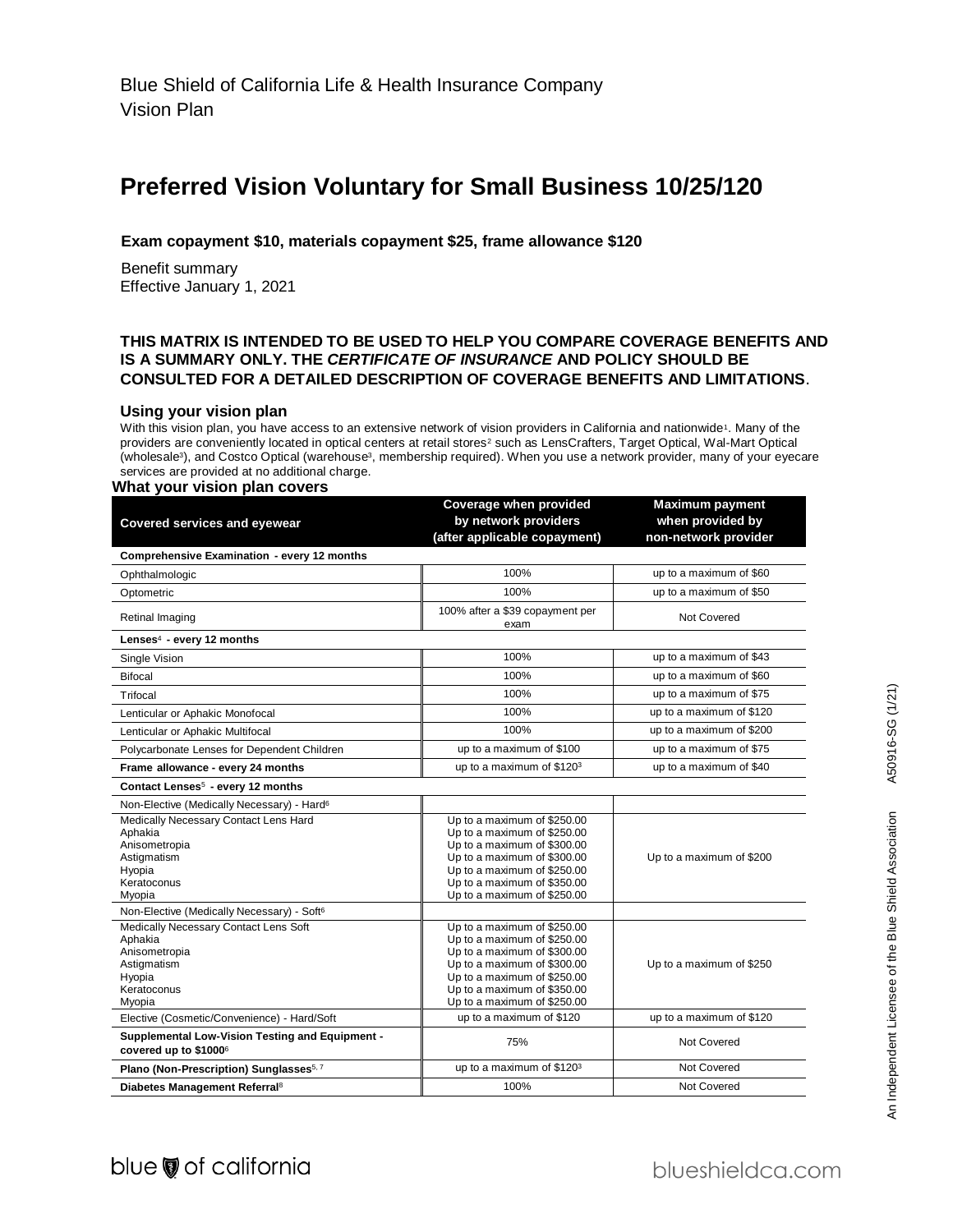#### **Accessing your vision benefits is easy, just follow these steps:**

- 1. Prior to receiving a service, review your benefit information outlined in the chart on the previous page.
- 2. Call and make an appointment with a network provider.
- 3. Alternatively, log into MESVisionOptics.com to access the online network provider to purchase contact lenses online using your benefits. Note, if you choose to take the materials you purchased online to your preferred eye care provider for adjustments you may incur a fitting or adjustment fee which is not covered under your vision benefit plan.

#### **Or**:

If you use a non-network provider, you're required to pay the provider's bill at the time of service. You can get reimbursement by obtaining a claim form from your employer or by logging on to **blueshieldca.com.** Select *Members,* then *Forms* and then select the *Vision Benefit Claim Form (C-4669- 61)* link. Complete and submit the claim form with the itemized receipt and a copy of your prescription to:

Blue Shield of California Life & Health Insurance Company P.O. Box 25208 Santa Ana, CA 92799-5208

You will be reimbursed for your expenses up to the maximum payment allowed (see table on previous page). Note that when your dependents submit a claim form for reimbursement, payment will be made to you. Be sure to use your Blue Shield member identification number when filling out the form.

Your vision coverage is underwritten by Blue Shield of California Life & Health Insurance Company (Blue Shield Life) and administered by a contracted vision plan administrator.

#### **LASIK<sup>9</sup>**

LASIK and PRK correction surgery, an alternative to contacts or glasses, is one of the fastest growing vision treatments. The discount program gives covered employees access to:

- A 15% discount through the NVISION, Inc. provider network in California, or
- A 20% discount through the QualSight provider network in California and nationwide.

#### **Discount Vision Program<sup>9</sup>**

- Routine eye examinations Tints and coatings
- Frames and lenses Extra pair of glasses
- Photochromic lenses Non-prescription sunglasses
- 
- Hard contact lenses

Find a network provider nearest you by going to the *Find a Provider* section on **blueshieldca.com,** or calling Member Services at **(877) 601-9083.** You'll find a complete listing of ophthalmologists, optometrists, and opticians.

- 1 Nationwide vision providers are available by arrangement through a contracted vision plan administrator.
- 2 Availability of retail store locations varies by state. Refer to blueshieldcavision.com for retail locations.
- 3 When the network provider uses wholesale or warehouse pricing, the maximum allowable frame allowance will be as follows: wholesale allowance: \$75.47, warehouse allowance \$78.96. Network providers using wholesale or warehouse pricing are identified in the Directory of Network Vision Providers. You pay any cost above the allowed amount.
- 4 Fit any frame with an eye size less than 61 mm.
- 5 In lieu of lenses and frame.
- 6 A report from the provider and prior authorization from a contracted vision plan administrator is required.
- 7 For insured persons who have had PRK, LASIK, or custom LASIK vision correction surgery only, this benefit of plano sunglasses allowance is equal to the plan's frame allowance. An eye exam by a network provider is required to verify laser surgery or a note from the surgeon who performed the laser surgery is required to verify laser surgery.
- 8 The diabetes disease management referral program is available to employees who enroll in both Blue Shield medical and vision coverage.
- 9 The network of practitioners and facilities in the discount programs are managed by the external program administrators identified below, including any screening and credentialing of providers. Blue Shield Life does not review the services provided by discount program providers for medical necessity or efficacy. Nor does Blue Shield Life make any recommendations, representations, claims or guarantees regarding the practitioners, their availability, fee, services, or products. Some services offered through the discount program may already be included as part of the Blue Shield Life plan covered services. Members should access those covered services prior to using the discount program.

Blue Shield Life reserves the right to terminate this program at any time without notice.

- Discount programs are administered by or arranged through the following independent companies:
- Vision discount program MESVision
- LASIK discount programs:
	- o NVISION Laser Eye Centers, Inc. (within California)
	- o QualSight, Inc. (within California and nationwide)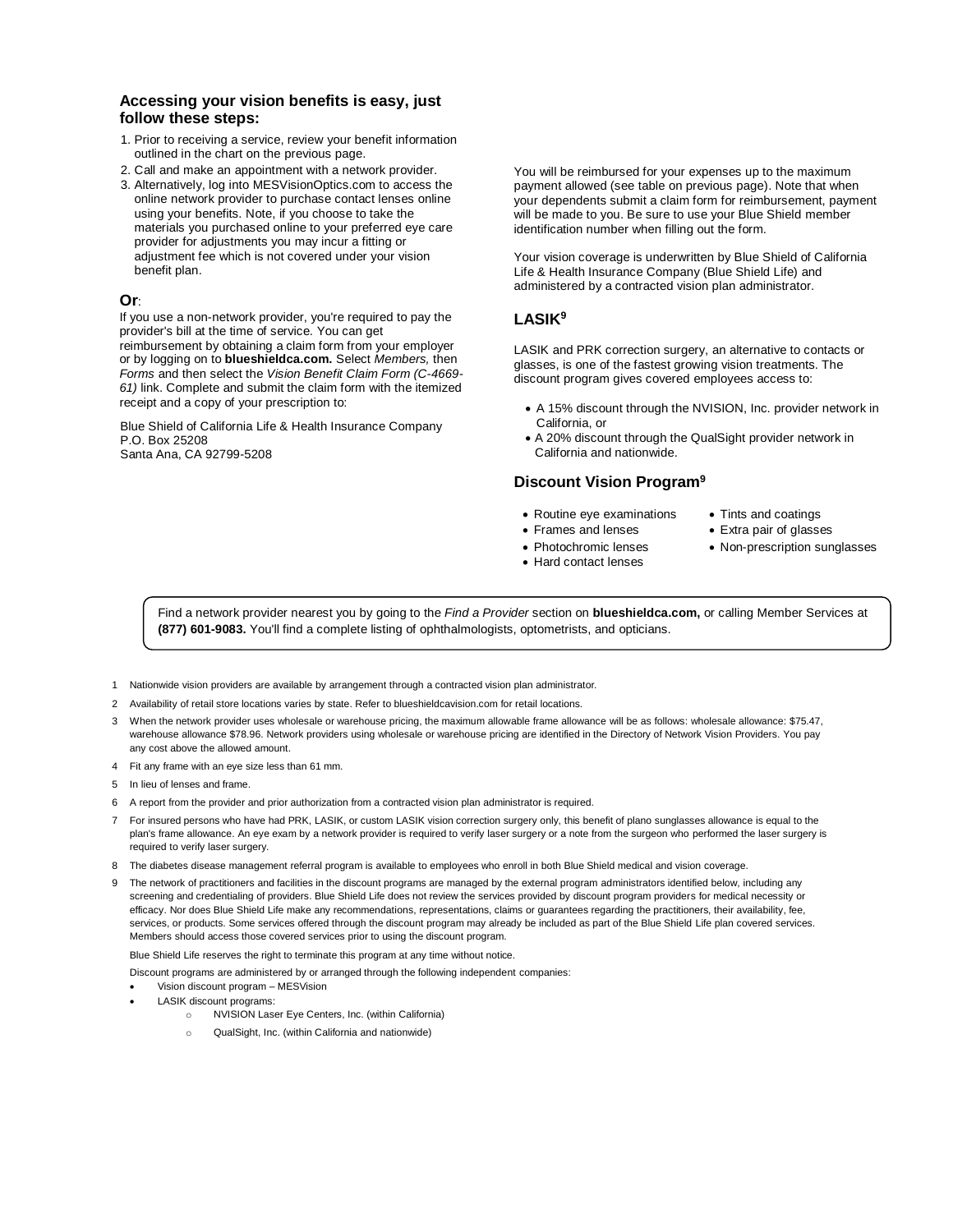# **Blue Shield of California Life & Health Insurance Company**

**Notice Informing Individuals about Nondiscrimination and Accessibility Requirements** 

## **Discrimination is against the law**

Blue Shield of California Life & Health Insurance Company complies with applicable state laws and federal civil rights laws, and does not discriminate on the basis of race, color, national origin, ancestry, religion, sex, marital status, gender, gender identity, sexual orientation, age, or disability. Blue Shield of California Life & Health Insurance Company does not exclude people or treat them differently because of race, color, national origin, ancestry, religion, sex,marital status, gender, gender identity, sexual orientation, age, or disability.

Blue Shield Life:

- Provides aids and services at no cost to people with disabilities to communicate effectively with us such as:
	- Qualified sign language interpreters
	- Written information in other formats (including large print, audio, accessible electronic formats, and other formats)
- Provides language services at nocost to people whose primary language is not English such as:
	- Qualified interpreters
	- Information written in other languages

If you need these services, contact the Blue Shield Life Civil Rights Coordinator.

If you believe that Blue Shield Life has failed to provide these services or discriminated in another way on the basis of race, color, national origin, ancestry, religion, sex, marital status, gender, gender identity, sexual orientation, age, or disability, you can file a grievance with:

#### **Blue Shield of California Life & Health Insurance Company Civil Rights Coordinator P.O. Box 629007 El Dorado Hills, CA 95762-9007**

**Phone: (844) 831-4133 (TTY: 711) Fax: (844) 696-6070 Email: [BlueShieldCivilRightsCoordinator@](mailto:BlueShieldCivilRightsCoordinator@blueshieldca.com)  [blueshieldca.com](mailto:BlueShieldCivilRightsCoordinator@blueshieldca.com)**

You can file a grievance in person or by mail, fax, or email. If you need help filing a grievance, our Civil Rights Coordinator is available to help you.

You may also contact the California Department of Insurance if you believe that Blue Shield of California Life & Health Insurance Company has failed to provide these services or discriminated in another way on the basis of race, color, national origin, ancestry, religion, sex, marital status, gender, gender identity, sexual orientation, age, or disability. You can file a grievance with:

California Department ofInsurance Consumer Communications Bureau 300 S. Spring Street, SouthTower Los Angeles, CA 90013

Phone: 1-800-927-HELP (4357) or TDD 1-800-482-4833 Complaint forms are available at

### **[www.insurance.ca.gov/01-consumers/101-help](http://www.insurance.ca.gov/01-consumers/101-help)**

If you believe that you have not been provided these services or discriminated in another way on the basis of race, color, national origin, age, disability, or sex, you can also file a civil rights complaint with the U.S. Department of Health and Human Services, Office for Civil Rights electronically through the Office for Civil Rights Complaint Portal, available at **<https://ocrportal.hhs.gov/ocr/portal/lobby.jsf>**, or by mail or phone at:

U.S. Department of Health and Human Services 200 Independence AvenueSW. Room 509F, HHH Building Washington, DC 20201

(800) 368-1019; TTY: (800) 537-7697

Complaint forms are available at **[www.hhs.gov/ocr/office/file/index.html](http://www.hhs.gov/ocr/office/file/index.html)**.

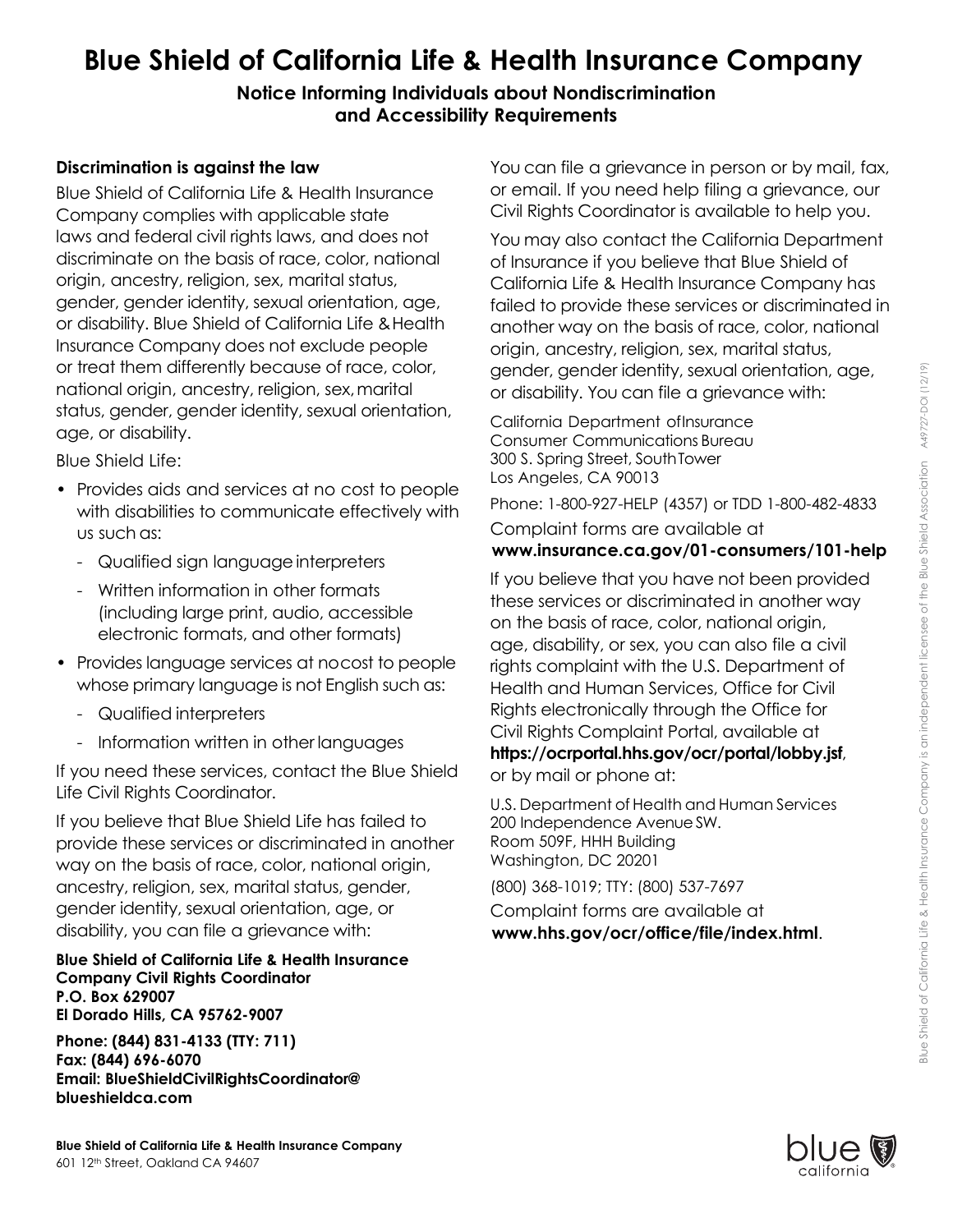# Notice of the Availability of Language Assistance Services **Blue Shield of California Life & Health Insurance Company**

**No Cost Language Services.** You can get an interpreter. You can get documents read to you and some sent to you in your language. For help, call us at the number listed on your ID card or 1-866-346-7198. For more help call the CA Dept. of Insurance at 1-800-927-4357. English

Servicios de idiomas sin costo. Puede obtener un intérprete. Le pueden leer documentos y que le envíen algunos en español. Para obtener ayuda, llámenos al número que figura en su tarjeta de identificación o al 1-866-346-7198. Para obtener más ayuda, llame al Departamento de Seguros de CA al 1-800-927-4357. Spanish

免費語言服務。您可獲得口譯員服務。可以用中文把文件唸給您聽,有些文件有中文的版本,也可以把這些文 件寄給您。欲取得協助,請致電您的保險卡所列的電話號碼,或撥打 1-866-346-7198 與我們聯絡。欲取得其他 協助,請致電 1-800-927-4357 與加州保險部聯絡。Chinese

**Các Dịch Vụ Trợ Giúp Ngôn Ngữ Miễn Phí**. Quý vị có thể được nhận dịch vụ thông dịch. Quý vị có thể được người khác đọc giúp các tài liệu và nhận một số tài liệu bằng tiếng Việt. Để được giúp đỡ, hãy gọi cho chúng tôi tại số điện thoại ghi trên thẻ hội viên của quý vị hoặc 1-866-346-7198. Để được trợ giúp thêm, xin gọi Sở Bảo Hiểm California tại số 1-800-927-4357. Vietnamese

무료 통역 서비스. 귀하는 한국어 통역 서비스를 받으실 수 있으며 한국어로 서류를 낭독해주는 서비스를 받으실 수 있습니다. 도움이 필요하신 분은 귀하의 ID 카드에 나와있는 안내 전화: 1-866-346-7198번으로 문의해 주십시오. 보다 자세한 사항을 문의하실 분은 캘리포니아 주 보험국, 안내 전화 1-800-927-4357번으로 연락해 주십시오. Korean

**Walang Gastos na mga Serbisyo sa Wika.** Makakakuha ka ng interpreter o tagasalin at maipababasa mo sa Tagalog ang mga dokumento. Para makakuha ng tulong, tawagan kami sa numerong nakalista sa iyong ID card o sa 1-866-346-7198. Para sa karagdagang tulong, tawagan ang CA Dept. of Insurance sa 1-800-927-4357 Tagalog

**Անվճար Լեզվական Ծառայություններ։** Դուք կարող եք թարգման ձեռք բերել և փաստաթղթերը ընթերցել տալ ձեզ համար հայերեն լեզվով։ Օգնության համար մեզ զանգահարեք ձեր ինքնության (ID) տոմսի վրա նշված կամ 1-866-346-7198 համարով։ Լրացուցիչ օգնության համար 1-800-927-4357 համարով զանգահարեք Կալիֆորնիայի Ապահովագրության Բաժանմունք։ Armenian

**Беслпатные услуги перевода.** Вы можете воспользоваться услугами переводчика, и ваши документы прочтут для вас на русском языке. Если вам требуется помощь, звоните нам по номеру, указанному на вашей идентификационной карте, или 1-866-346-7198. Если вам требуется дополнительная помощь, звоните в Департамент страхования штата Калифорния (Department of Insurance), по телефону 1-800-927-4357. Russian

無料の言語サービス 日本語で通訳をご提供し、書類をお読みします。サービスをご希望の方は、IDカー ド記載の番号または1-866-346-7198までお問い合わせください。更なるお問い合わせは、カリフォルニア州 保険庁、1-800-927-4357までご連絡ください。Japanese

**خدمات مجانی مربوط بھ زبان .** میتوانید از خدمات یک مترجم شفاھی استفاده کنید و بگوئید مدارک بھ زبان فارسی برایتان خوانده شوند .برای دریافت کمک،با ما از طریق شماره تلفنی کھ روی کارت شناسائی شما قید شده است و یا این شماره 1-866-346-7198 تماس بگیرید .برای دریافت کمک بیشتر، بھ Insurance of .Dept CA)اداره بیمھ کالیفرنیا ) بھ شماره 1-800-927-4357 تلفن کنید .Persian



blueshieldca.com